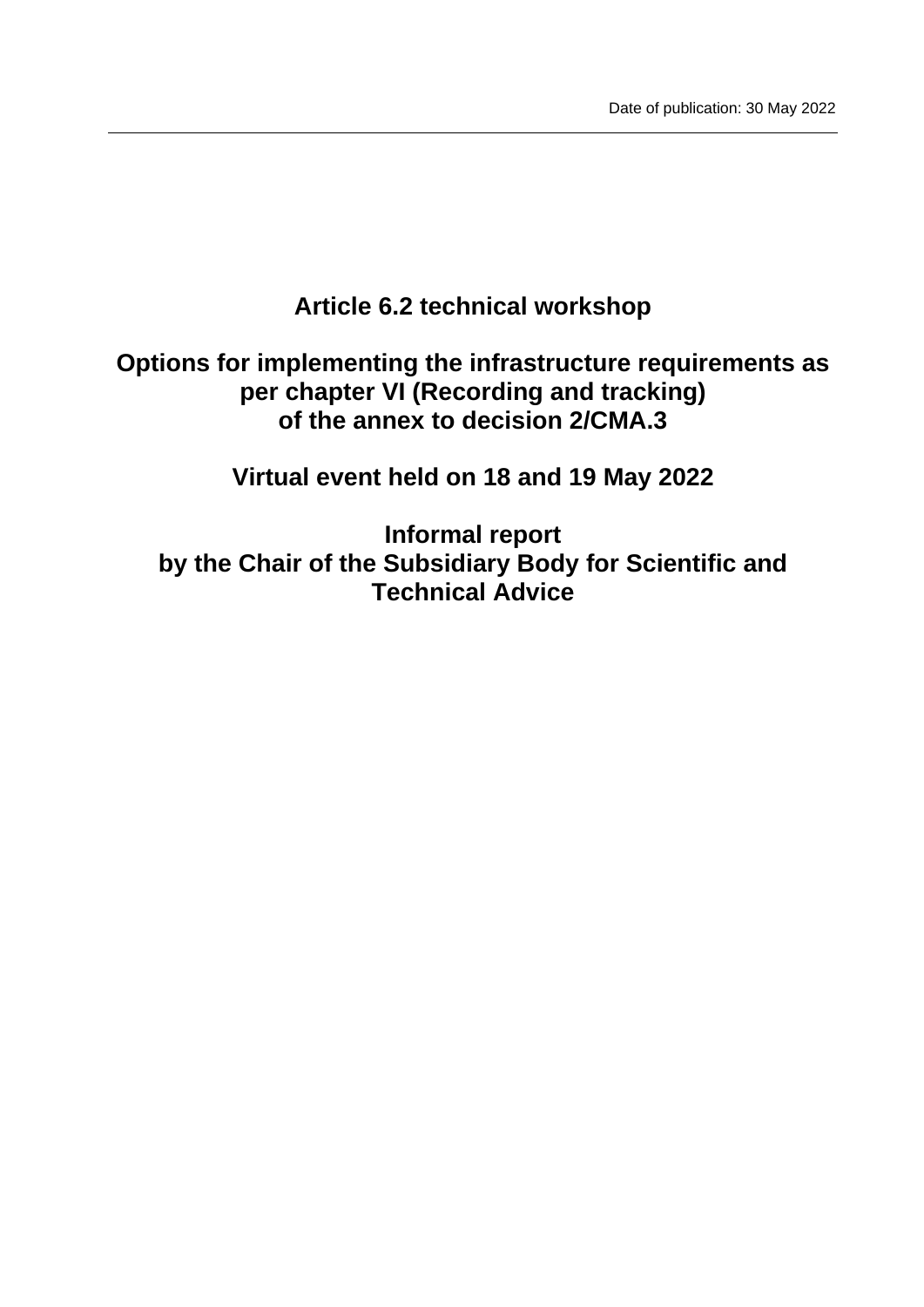## **TABLE OF CONTENTS**

## Page

| Ι.   |    |                                                                          |                                                        |  |
|------|----|--------------------------------------------------------------------------|--------------------------------------------------------|--|
|      | Α. |                                                                          |                                                        |  |
|      | В. |                                                                          |                                                        |  |
| Ш.   |    |                                                                          |                                                        |  |
| III. |    |                                                                          |                                                        |  |
|      | Α. |                                                                          |                                                        |  |
|      |    | 1.                                                                       |                                                        |  |
|      |    | (a)                                                                      |                                                        |  |
|      |    | (b)                                                                      |                                                        |  |
|      |    | (c)                                                                      |                                                        |  |
|      |    | (d)                                                                      |                                                        |  |
|      |    | (e)                                                                      |                                                        |  |
|      |    | (f)                                                                      |                                                        |  |
|      |    | (g)                                                                      |                                                        |  |
|      |    | 2.                                                                       |                                                        |  |
|      |    | (a)                                                                      |                                                        |  |
|      |    | (b)                                                                      |                                                        |  |
|      |    | (c)                                                                      |                                                        |  |
|      |    | (d)                                                                      |                                                        |  |
|      | Β. | Centralized accounting and reporting platform and Article 6 database  13 |                                                        |  |
|      |    | 1.                                                                       |                                                        |  |
|      |    | (a)                                                                      |                                                        |  |
|      |    | (b)                                                                      |                                                        |  |
|      |    | (c)                                                                      |                                                        |  |
|      |    | (d)                                                                      |                                                        |  |
|      |    | (e)                                                                      |                                                        |  |
|      |    | 2.                                                                       |                                                        |  |
|      |    | (a)                                                                      |                                                        |  |
|      |    | (b)                                                                      | Functions and design of the centralized accounting and |  |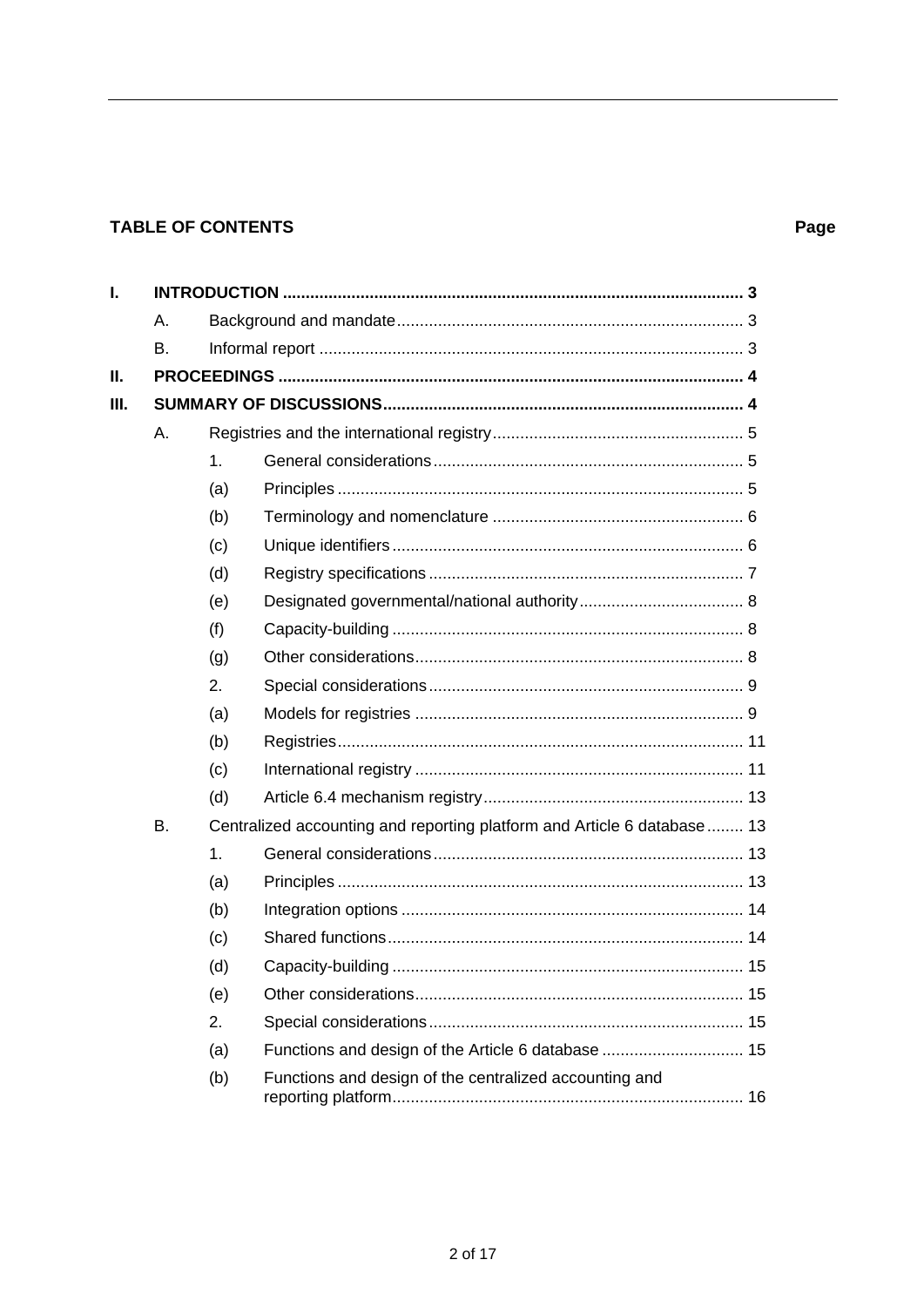# <span id="page-2-0"></span>**I. Introduction**

## <span id="page-2-1"></span>**A. Background and mandate**

- 1. The Conference of the Parties serving as the meeting of the Parties to the Paris Agreement (CMA) requested the secretariat to organize a technical workshop, ensuring broad participation of Parties, to develop options for implementing the infrastructure requirements, including guidance for registries, the international registry, the Article 6 database and the centralized accounting and reporting platform referred to in chapter VI of the annex to decision 2/CMA.3 (Recording and tracking), for consideration by the Subsidiary Body for Scientific and Technological Advice (SBSTA) at its fifty-sixth session (SBSTA 56, June 2022).<sup>1</sup>
- 2. The SBSTA Chair, Mr. Tosi Mpanu Mpanu (Democratic Republic of the Congo), at his own discretion, invited Mr. Peer Stiansen (Norway) and Ms. Moekti Handajani Soejachmoen (Indonesia) to co-facilitate the technical workshop. This arrangement does not pre-empt any facilitation arrangements for SBSTA 56.
- 3. In addition to this technical workshop, the CMA invited submissions from Parties on options for implementing the infrastructure requirements referred to in chapter VI of the annex to decision 2/CMA.3 (Recording and tracking) by 31 March 2022.2,3
- 4. During the opening of the workshop, the SBSTA Chair confirmed the importance of the submissions and the output from the workshop as significant inputs to the negotiations, irrespective of whether the submission was received by the deadline. However, the SBSTA Chair indicated that the earlier the submissions were made, the greater the opportunities would be for Parties to appreciate and consider their content.
- 5. As has been the tradition in relation to agenda items on Article 6 of the Paris Agreement, the technical workshop was open to admitted observers to follow the proceedings of the workshop via live broadcast. Regarding submissions made by observers, the SBSTA Chair clarified that such submissions were accepted and published as unsolicited submissions on the submissions' portal for information of Parties but were not part of the formal process.

## <span id="page-2-2"></span>**B. Informal report**

6. The SBSTA Chair, with the assistance of the co-facilitators and the secretariat, has issued this informal report under his own authority. This report is informal in nature, has no status, and does not represent agreed views, ideas, or text; nor is it an attempt to draw any conclusions on possible areas of convergence or divergence. It does not attempt to provide a record of all views expressed during the technical workshop or indicate the weight of support that each of the options appeared to have.

<sup>&</sup>lt;sup>1</sup> See decision 2/CMA.3, paragraph 9.

<sup>&</sup>lt;sup>2</sup> Find the submissions here: [https://unfccc.int/process-and-meetings/the-paris-agreement/the-paris](https://unfccc.int/process-and-meetings/the-paris-agreement/the-paris-agreement/cooperative-implementation/submissions-guidance-on-cooperative-approaches-referred-to-in-article-6-paragraph-2-of-the-paris#eq-2)[agreement/cooperative-implementation/submissions-guidance-on-cooperative-approaches-referred-to](https://unfccc.int/process-and-meetings/the-paris-agreement/the-paris-agreement/cooperative-implementation/submissions-guidance-on-cooperative-approaches-referred-to-in-article-6-paragraph-2-of-the-paris#eq-2)[in-article-6-paragraph-2-of-the-paris#eq-2](https://unfccc.int/process-and-meetings/the-paris-agreement/the-paris-agreement/cooperative-implementation/submissions-guidance-on-cooperative-approaches-referred-to-in-article-6-paragraph-2-of-the-paris#eq-2)

<sup>&</sup>lt;sup>3</sup> See decision 2/CMA.3, paragraph 8.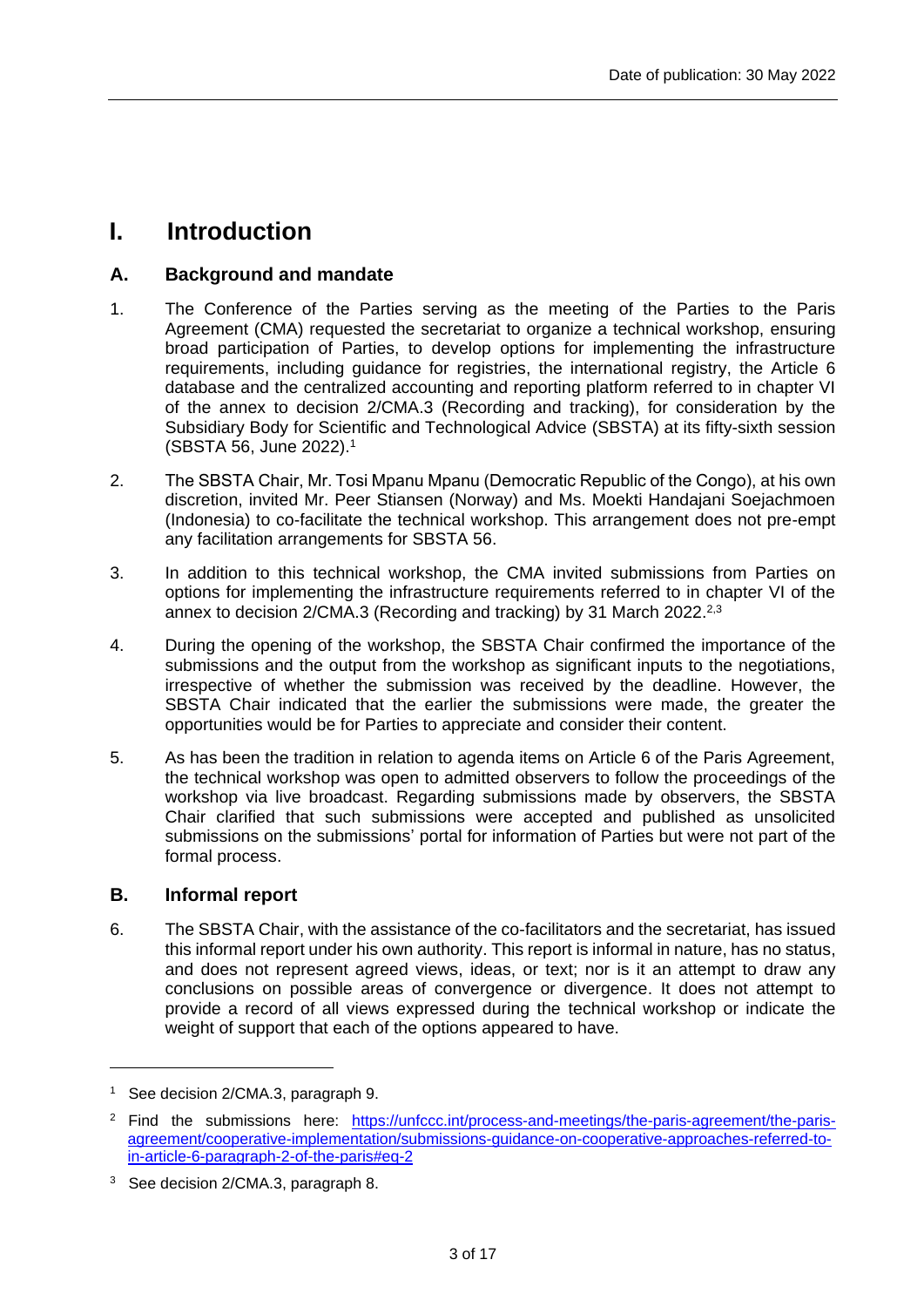7. This report does not attempt to synthesize the information from the submissions. However, where Parties discussed information from their submissions in the workshop, reference to such options is made.

# <span id="page-3-0"></span>**II. Proceedings**

- 8. The technical workshop was held on 18 and 19 May 2022, from 13:00 to 16:00 CEST in a virtual format. The following two topics were discussed:
	- (a) Day one: Registries and the international registry;
	- (b) Day two: Centralized accounting and reporting platform and Article 6 database.
- 9. Prior to the workshop, groups and Parties were invited to prepare a presentation for delivery at the technical workshop. Slide decks shared by presenters are available on the technical workshop page. <sup>4</sup> The following groups and Parties delivered presentations:
	- (a) Day one: European Union, Japan, Singapore, and United States of America;
	- (b) Day two: European Union and Japan.
- 10. In opening the workshop, the SBSTA Chair outlined the procedural background to the workshop. Furthermore, the SBSTA Chair asked the participants to share new ideas and proposals that would find broad support and move the work of the SBSTA forward, particularly given the limited time available.
- 11. To steer the discussions, the SBSTA Chair provided guiding questions, while also inviting Parties to bring any other issues into the discussions that they considered relevant. The guiding questions were included in the agenda for the technical workshop. 5
- 12. The SBSTA Chair was not available to close the workshop. Instead, the co-facilitators thanked the participants for joining at inconvenient times and for contributing to the open exchange of views. The co-facilitators also reiterated that the discussions of the workshop would be captured in the form of an informal report, which would be published one week before the SBSTA meeting in June 2022.
- 13. The technical workshop was attended by 83 participants and a further 120 observes via broadcast.

## <span id="page-3-1"></span>**III. Summary of discussions**

14. This chapter provides summaries of the presentations and the ensuing discussions resulting from an informal exchange of views among the workshop participants. Views and options are grouped into general and special considerations for each topic, whereby the

<sup>4</sup> Slide-decks for the presentations delivered at the workshop are available at: [https://unfccc.int/process](https://unfccc.int/process-and-meetings/the-paris-agreement/the-paris-agreement/cooperative-implementation/technical-workshops-related-to-the-article-62-of-the-paris-agreement#eq-2)[and-meetings/the-paris-agreement/the-paris-agreement/cooperative-implementation/technical](https://unfccc.int/process-and-meetings/the-paris-agreement/the-paris-agreement/cooperative-implementation/technical-workshops-related-to-the-article-62-of-the-paris-agreement#eq-2)[workshops-related-to-the-article-62-of-the-paris-agreement#eq-2.](https://unfccc.int/process-and-meetings/the-paris-agreement/the-paris-agreement/cooperative-implementation/technical-workshops-related-to-the-article-62-of-the-paris-agreement#eq-2) Some presenters did not share slidedecks for publishing.

<sup>&</sup>lt;sup>5</sup> Find the agenda here: [https://unfccc.int/sites/default/files/resource/Agenda\\_Registries\\_published\\_13\\_May\\_0.pdf](https://unfccc.int/sites/default/files/resource/Agenda_Registries_published_13_May_0.pdf)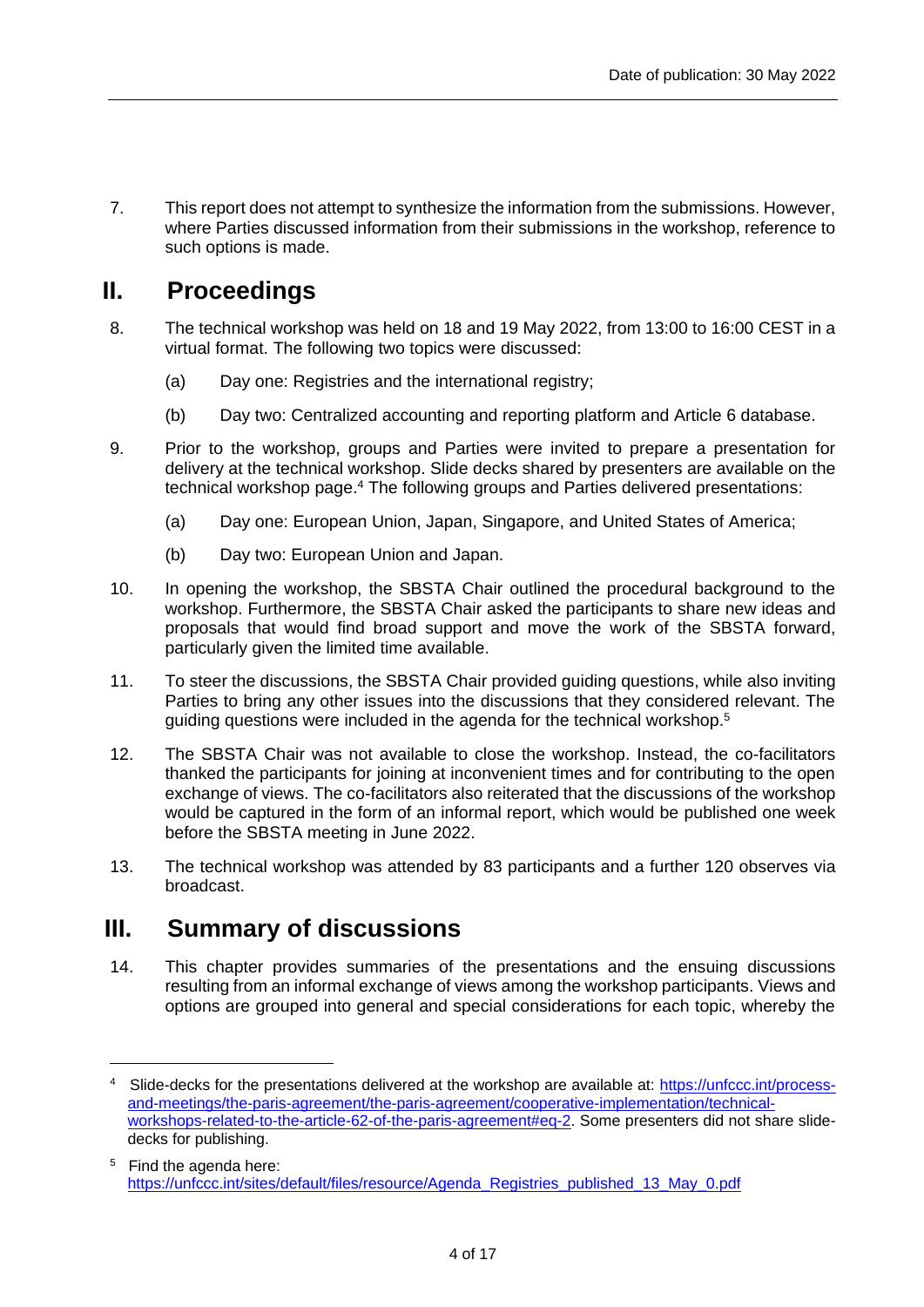<span id="page-4-0"></span>former group is of a cross-cutting nature. Possible options and alternative views are outlined, noting that not all are mutually exclusive.

## **A. Registries and the international registry**

- 15. This section captures the options discussed by workshop participants during the workshop session held on 18 May 2022, on the registries and the international registry as referred to in section VI.A of the annex to decision 2/CMA.3. Views expressed enhancing the understanding of options or highlighting other relevant considerations are also reflected.
- 16. In response to the guiding questions,<sup>6</sup> some participants addressed matters related to the mechanism registry, noting that the Article 6.4 mechanism registry will be discussed under a separate agenda item during the SBSTA session.
- 17. The possible registry models, as outlined by participants, are included in the sub-section on special considerations to ease the relating of each registry type to these models.

## <span id="page-4-1"></span>**1. General considerations**

- 18. Participants outlined general considerations relevant to the Article 6.2 registries and the international registry:
	- (a) Principles;
	- (b) Terminology and nomenclature;
	- (c) Unique identifiers;
	- (d) Registry specifications;
	- (e) Designated governmental/national authority;
	- (f) Capacity-building;
	- (g) Other considerations.

### <span id="page-4-2"></span>**(a) Principles**

- 19. Regarding principles relevant to registries, participants outlined the following principles and groups of principles:
	- (a) *Accounting principles*: transparency, accuracy, completeness, comparability and consistency; support traceability through proper tracking and reporting, so that double-counting is avoided;
	- (b) *Interest of stakeholders*: accounting; trading; review; maximizing participation;
	- (c) *Design principles*: robust; transparent; accessible; secure, including preventing unauthorized access; efficient; cost-effective; self-financing;
	- (d) Functionality in response to needs and outcomes;

 $6$  For the guiding questions see the agenda here: [https://unfccc.int/sites/default/files/resource/Agenda\\_Registries\\_published\\_13\\_May\\_0.pdf](https://unfccc.int/sites/default/files/resource/Agenda_Registries_published_13_May_0.pdf)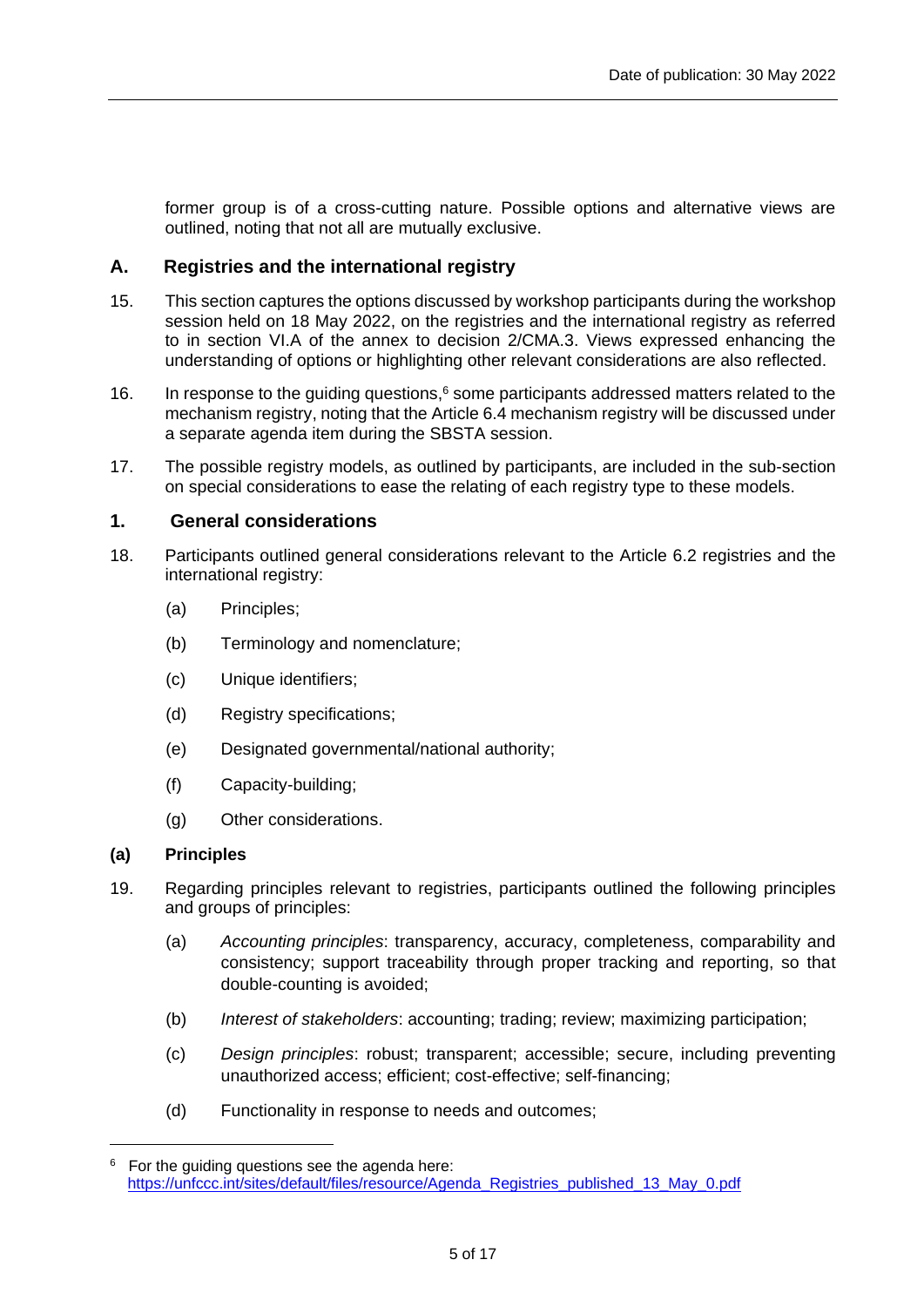- (e) Flexibility by avoiding prescriptive approaches;
- (f) Continuous improvement;
- (g) Additional safeguards to enhance transparency by maintaining metadata layer to track issuance and transactions of internationally transferred mitigation outcomes (ITMOs); 7

## <span id="page-5-0"></span>**(b) Terminology and nomenclature**

- 20. Regarding terminology and nomenclature, it was noted that it would be helpful to clarify terms used in relation to infrastructure. Terms may be clarified as part of the specifications (general design requirements) for registries – for example, unit, serialization, unique identifiers, transactions with ITMOs, account types in a registry – as relevant and as applicable.
- 21. It was highlighted that "cancellation of ITMOs" may imply a permanent set aside (no use) of ITMOs in a registry implemented as an accounting ledger.

## <span id="page-5-1"></span>**(c) Unique identifiers<sup>8</sup>**

- 22. The purpose of the registry and the information provided through it contributes to building mutual trust and confidence in the environmental integrity of what is traded and how it is accounted. To enable this requires certain information to be traced back from an aggregate number in nationally determined contribution (NDC) accounting through ITMOs, to the mitigation activities that delivered the reductions.
- 23. Regarding unique identifiers, a registry records ITMOs through unique identifiers, as applicable, and all transactions with ITMOs. Unique identifiers may relate to other objects, such as transactions, accounts and database entries. It would be necessary to clarify the process for assigning identifiers (e.g. which system, at what step).
- 24. Unique identifiers for ITMOs may identify:
	- (a) ITMOs as aggregated **accounting amounts** reported by Parties for NDC tracking;
	- (b) ITMOs as **units** issued and transferred in blocks. 9
- 25. Several proposals for serialization of ITMOs were made, including on labelling of units for specific parameters such as authorized uses.<sup>10</sup>

 $7$  Climate Warehouse project of the World Bank was provided as an example. More information is included in the slide deck by Singapore.

<sup>&</sup>lt;sup>8</sup> See also chapter III.B.1. (Unique identifiers) of the informal report by the SBSTA Chair on Tables and outlines for reporting information required pursuant to chapter IV (Reporting) of the annex to decision 2/CMA.3 available here: [https://unfccc.int/process-and-meetings/the-paris-agreement/the-paris](https://unfccc.int/process-and-meetings/the-paris-agreement/the-paris-agreement/cooperative-implementation/technical-workshops-related-to-the-article-62-of-the-paris-agreement#eq-1)[agreement/cooperative-implementation/technical-workshops-related-to-the-article-62-of-the-paris](https://unfccc.int/process-and-meetings/the-paris-agreement/the-paris-agreement/cooperative-implementation/technical-workshops-related-to-the-article-62-of-the-paris-agreement#eq-1)[agreement#eq-1](https://unfccc.int/process-and-meetings/the-paris-agreement/the-paris-agreement/cooperative-implementation/technical-workshops-related-to-the-article-62-of-the-paris-agreement#eq-1)

<sup>&</sup>lt;sup>9</sup> It may be noted that a block of units is essentially an amount of units.

<sup>&</sup>lt;sup>10</sup> See examples in the slide deck by Japan on this topic and in the submission by France on behalf of the European Union and its Member States on Article 6 Infrastructure for recording and tracking.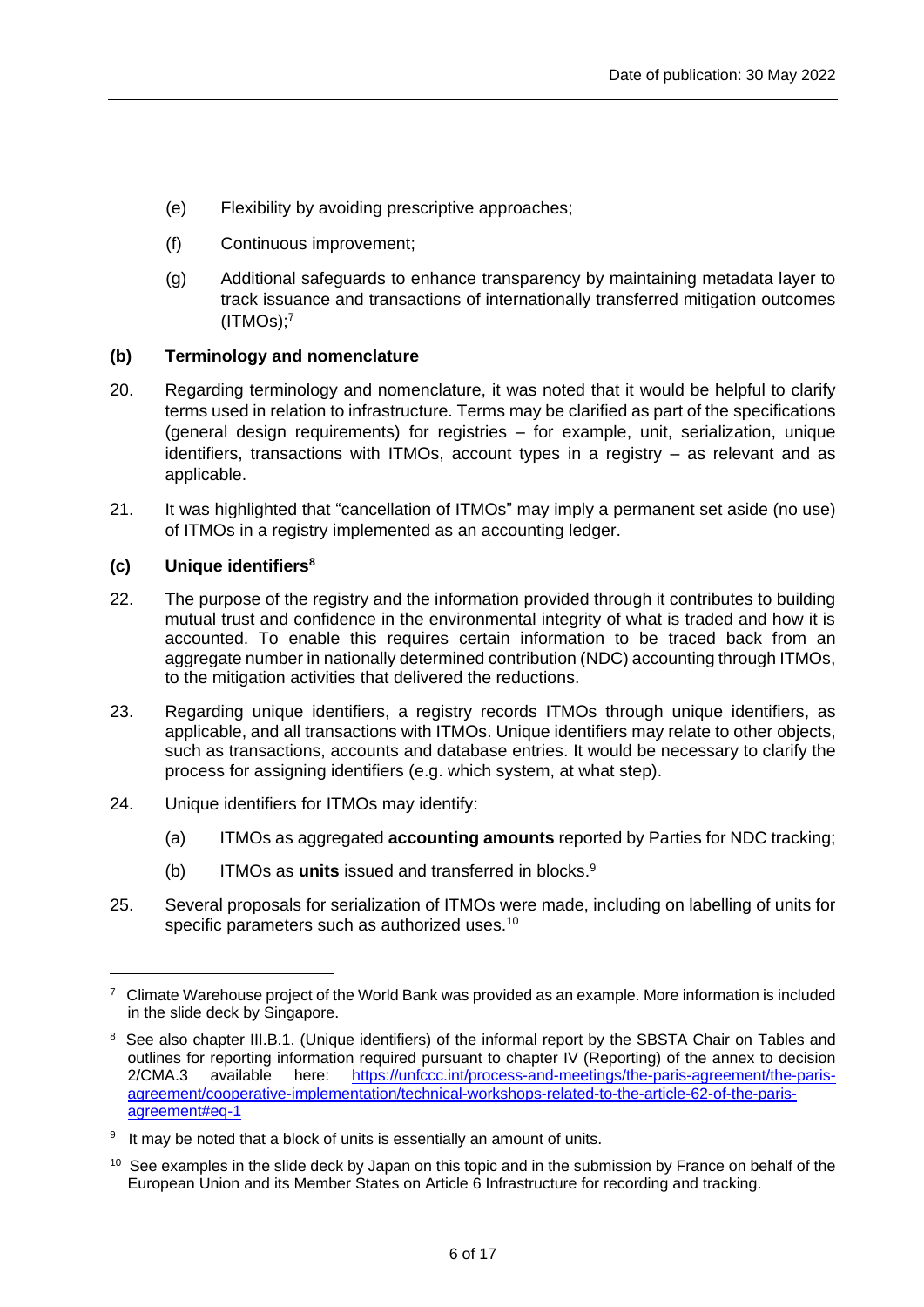- 26. Irrespective of the form that the ITMOs take (a unit or an amount), the following approaches to unique identification of ITMOs were discussed:
	- (a) A harmonized or universal approach to unique identifiers for ITMOs;
	- (b) Unique identifiers for ITMOs within a cooperative approach.

## <span id="page-6-0"></span>**(d) Registry specifications**

- 27. Technical specifications need to be developed for each registry type, namely the registries of participating Parties, the international registry, and the Article 6.4 mechanism registry, for adoption by the CMA. The technical specifications may encompass, as relevant and as applicable, any or all of the following:
	- (a) The form of a registry:
		- (i) A standardized electronic database, being able to open and close accounts, issue and hold units and record, including through unique identifiers, authorization and changes in status of units;<sup>11</sup>
		- (ii) Developing countries could use simple Excel-based tracking of the information in paragraph 29. 12
	- (b) Unique identifiers and what is being uniquely identified (e.g. ITMOs, transactions, entries);
	- (c) Account types;
	- (d) Authorization, issuance, and changes in status of ITMOs, which a registry does not necessarily record in real time;
	- (e) Procedure for transfers and completion of transactions, especially those that give rise to corresponding adjustments, based on:
		- (i) Direct linking of registries through common minimum standards to enable intercommunication between registries and the Article 6 database and the centralized accounting and reporting platform (CARP);
		- (ii) Cancellation in the transferring registry and re-issuance in the receiving registry, tracking the original identifier and with appropriate reconciliation procedure;
	- (f) Publicly accessible information;
	- (g) Security.
- 28. Participants also highlighted that:
	- (a) Authorization is a special case and leaves uncertainty about the timing of authorization (prior to activity, prior to the first transfer, or ITMO transactions

<sup>&</sup>lt;sup>11</sup> Changes in status of units on the basis of authorizations, first transfer, transfer, acquisition, use towards NDCs, authorization for use towards other international mitigation purposes, and voluntary cancellation (including for overall mitigation in global emissions).

<sup>&</sup>lt;sup>12</sup> Paragraph 29 of the annex to decision 2/CMA.3.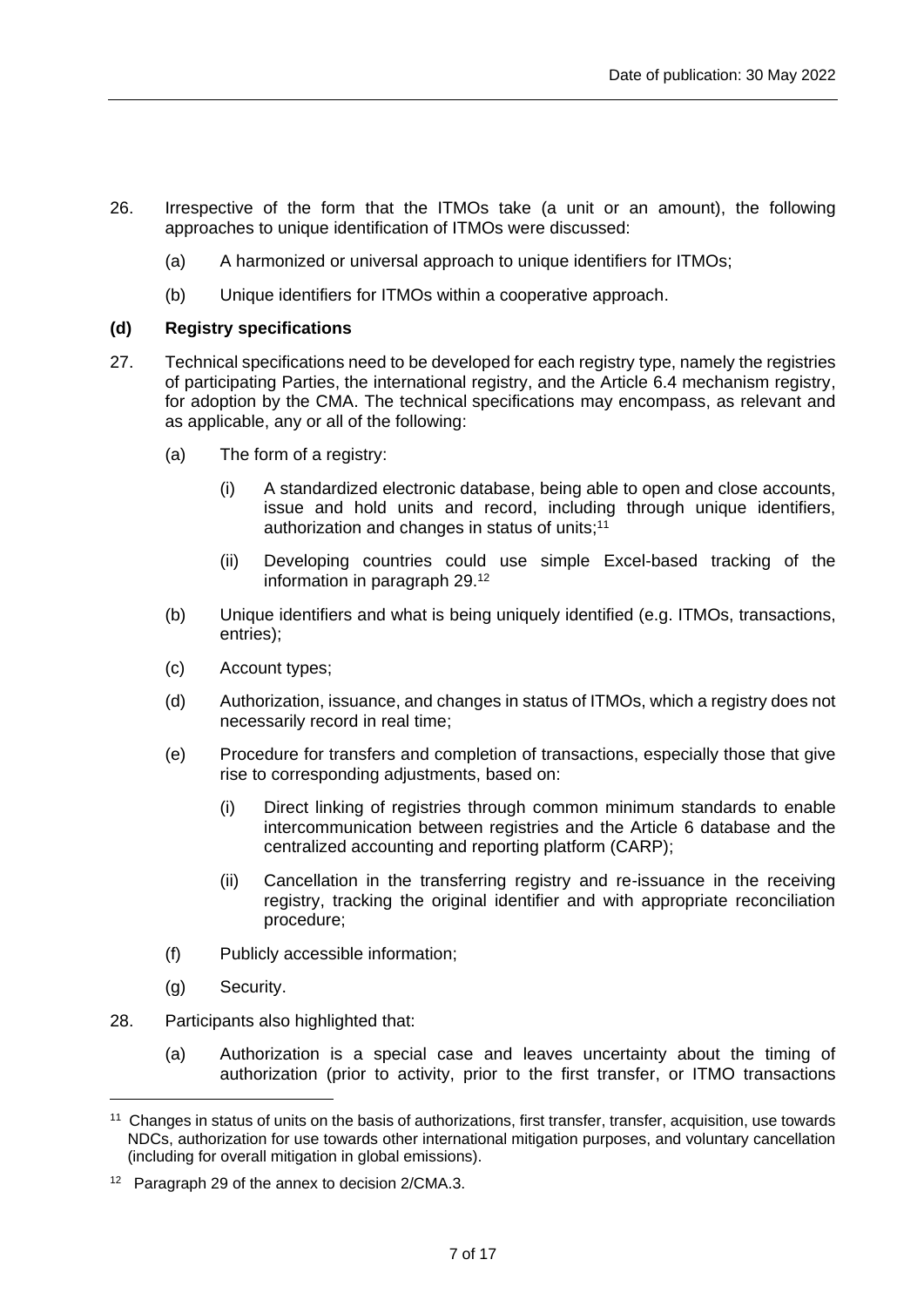happen before authorization) and its level (for all the activities under the same cooperative approach, for each activity, or for each ITMO). Guidance is desirable on the options available to Parties in terms of authorization and identification of triggers for adjustment and how to reflect them in the registries. It was highlighted that:

- (i) The first transfer is a reporting requirement and may be communicated as part of the information on the Party's method for applying corresponding adjustments in the initial report;
- (b) The registries could be a tool to ensure that reversals are addressed in full, from the stage of detection to stage of accounting adjustments;
- (c) Existing programmes can align their registries according to common specifications or optimal arrangements.

## <span id="page-7-0"></span>**(e) Designated governmental/national authority**

- 29. It was suggested that each participating Party designate a national authority as registry manager to maintain its registry and develop and make publicly available rules and guidelines necessary for operating the registry.
- 30. The designated governmental/national authority should have the flexibility to outsource the operational functions of the registry to a non-governmental entity, in a way that is overseen by the governmental authority.

## <span id="page-7-1"></span>**(f) Capacity-building**

- 31. It may be difficult (for a Party) to reconcile all the different pieces of information and to make choices regarding registries. Therefore, there is a need for capacity-building through:
	- (a) Agencies and institutions that provide capacity-building support;
	- (b) The provision of the international registry.
- 32. Least developed countries (LDCs) have limited experience with managing carbon registries, including at the governmental level, and therefore capacity-building will be required for LDCs to make the choices regarding registries and to implement them.
- 33. Capacity-building work is extremely urgent, since having and operating a registry is a participation requirement under Article 6.2 and LDCs cannot be left behind in relation to other participants of Article 6 instruments.

## <span id="page-7-2"></span>**(g) Other considerations**

- 34. Participants highlighted several other considerations:
	- (a) The demand for the system will have bearing on the design of systems and registries, in particular. The secretariat should develop a plan for implementation to enable oversight by Parties. Parties may be surveyed on their needs and intentions;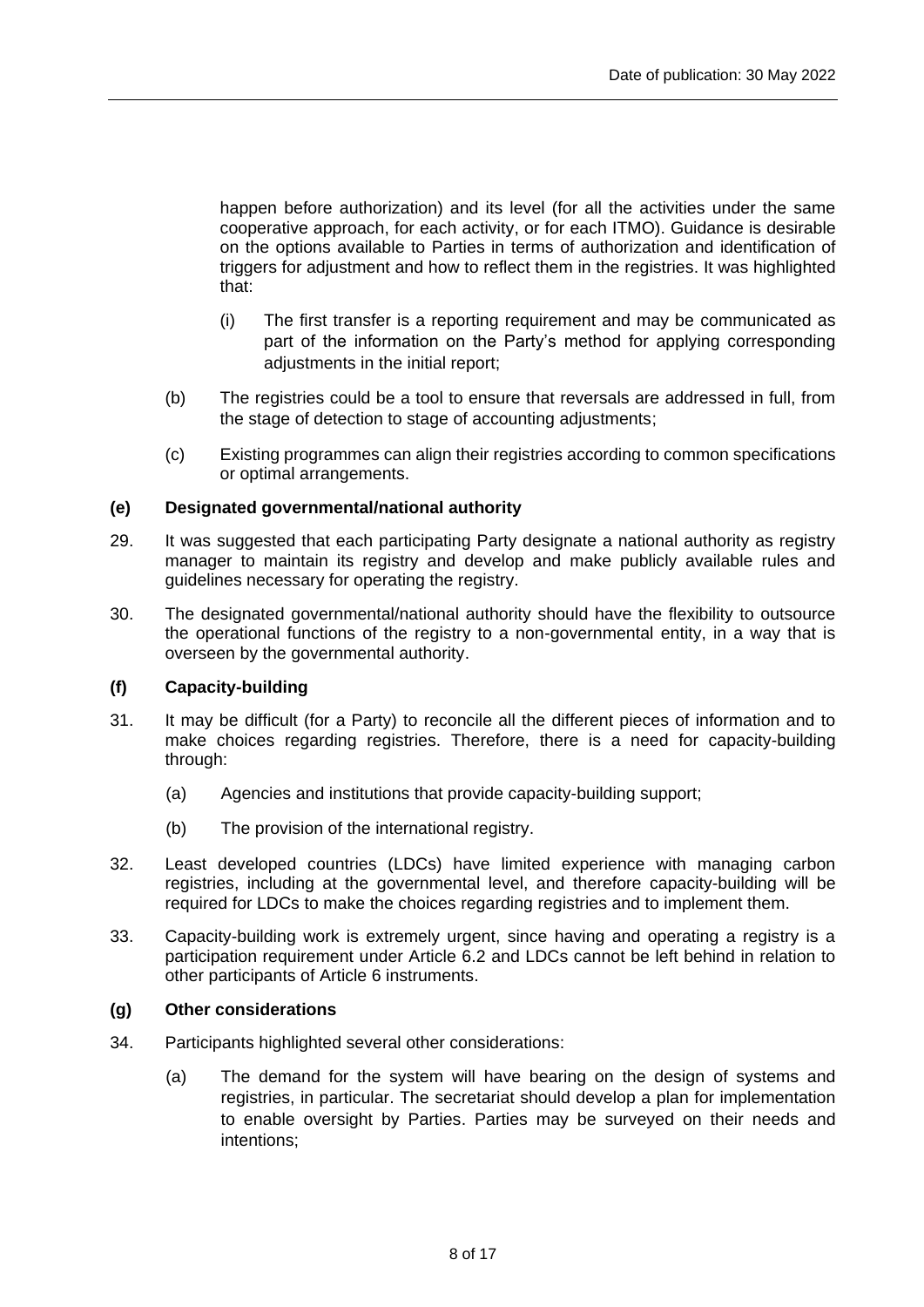- (b) It is desirable to solicit opinions and suggestions from Parties and relevant stakeholders during the system development process, including through demonstrations by the secretariat and invitations to Parties to conduct system testing, in order to optimize system design;
- (c) A registry system administrators meeting may be established as a place to share and discuss common issues (e.g. security issues);
- (d) The secretariat has a certain discretion in implementing the systems at the international level.

## <span id="page-8-0"></span>**2. Special considerations**

- 35. Participants considered the following issues:
	- (a) Models for registries;
	- (b) Registries;
	- (c) International registry and its:
	- (i) Governance;
	- (ii) Funding model;
	- (iii) Service levels;
	- (d) Article 6.4 mechanism registry.

### <span id="page-8-1"></span>**(a) Models for registries**

- 36. Registries can refer to a range of platforms and functionalities, e.g. from publishing information that can be queried to facilitating instrument issuance, title transfer, among others. Participants outlined three broad models for ITMO registries, with variants:
	- (a) Model 1. A nationally designated registry that issues and tracks ITMOs as units;
	- (b) Model 2. Nationally designated registries that track [aggregated] ITMO amounts;
	- (c) Model 3. Centralized registries, consisting of the international registry integrated with the Article 6.4 registry, that issue and track ITMOs as units;
- 37. Regarding the choice of model, Parties:
	- (a) May choose a model; or
	- (b) Do not have to choose between models, noting that each Party may develop capabilities additional to those agreed as the minimum guidance/requirements for registries.
- 38. Model 1 may have the following variants:
	- (a) Model 1.a. The nationally designated registry issues and tracks all ITMOs from all cooperative approaches in which the Party participates;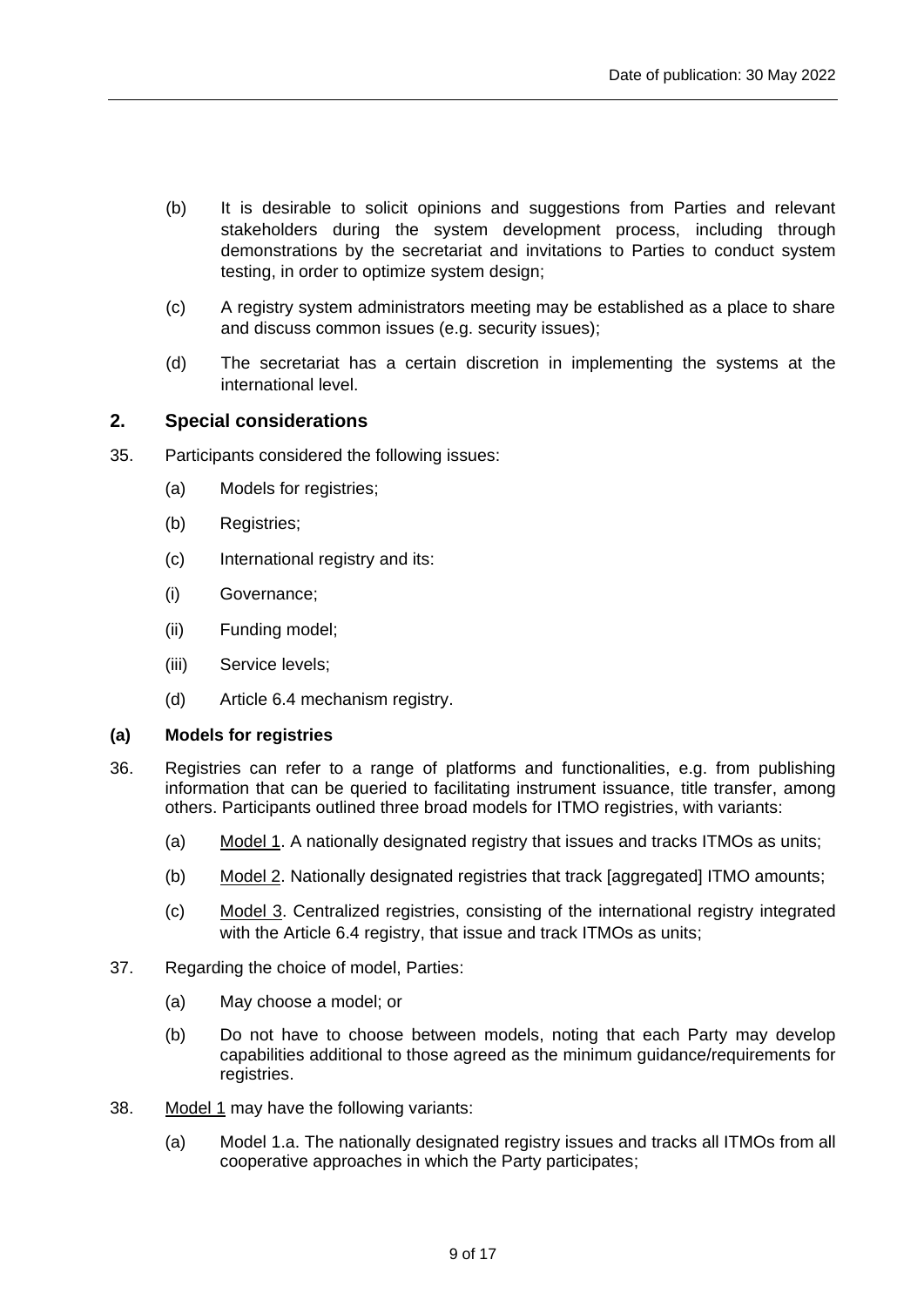- (b) Model 1.b. The nationally designated registry can acquire, as applicable, ITMOs from the registries that generated the units.
- 39. Furthermore, in relation to Model 1, the following was highlighted:
	- (a) Model 1 consists of fewer pieces and a simpler chain of custody but gives rise to systemic risks and may require more legislative capacity but also elaborate security and property provisions. Not all Parties may have the necessary capacities;
	- (b) Acquiring Parties have full control over these units (assets);
	- (c) Nationally designated registries may be connected. However, it would be necessary to clarify if such registries may connect to the centralized registries (the international registry and the Article 6.4 mechanism registry), forming a fully integrated system of electronic databases.
- 40. According to Model 2, national registries (or Parties' tracking systems)<sup>13</sup> do not issue and hold asset but track [aggregated] ITMO amounts representing the underlying assets tracked on a per-tonne basis in the registries of the programmes and mechanisms<sup>14</sup> underpinning all cooperative approaches in which the Party participates, similar to an accounting ledger or a data collection system.
- 41. Under Model 2, the actual trading instruments or assets never leave their original registry, which needs to adhere to adequate security and legal standards. A Party cannot further transfer ITMOs without a transfer of the real assets in the underlying registry. Furthermore, the following was highlighted:
	- (a) It would require an agreed process for reconciliation between registries to ensure that the same unit was not in more than one registry, including through the Article 6 database that fulfils the reconciliation process;
	- (b) The Party is only responsible for reporting its assets and liabilities, not for the actual management of these assets and liabilities;
	- (c) The model is associated with the risk of duplication and double-counting. Due to information being tracked in two registries, provisions should be made to ensure that such duplication of information is not considered to be double-counting;
	- (d) It would be necessary to clarify if ITMOs are labelled on the national level or just in the underlying registries.
- 42. As per Model 3, centralized registries may be used by participating Parties. This model entails the use of the international registry by all Parties. The Article 6.4 mechanism registry could be embedded in the international registry. The two international registries are integrated with the CARP and the Article 6 database, forming a fully integrated system, reducing costs.

<sup>&</sup>lt;sup>13</sup> Examples of such tracking systems include the World Bank's Climate Warehouse and the HIS Markit meta-registry.

<sup>&</sup>lt;sup>14</sup> For example, the Joint Crediting Mechanism registry, EU Emissions Trading Scheme registry, Article 6.4 registry.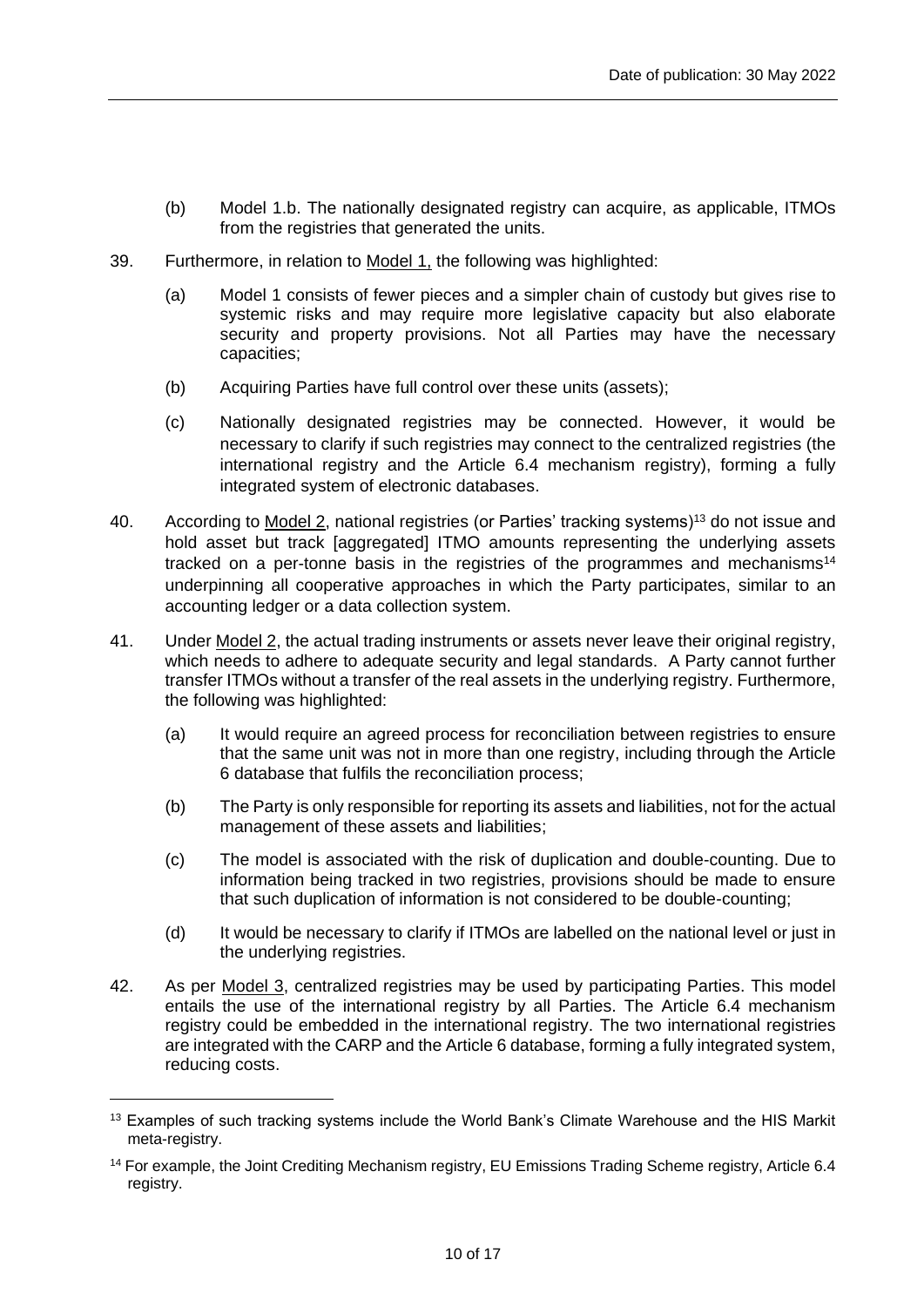## <span id="page-10-0"></span>**(b) Registries**

- 43. Guidance for national registries should focus on transparency and not linkages (of registries). National registries provide transparency in national tracking of authorizations, first-transfer, among others, and linkages, not on the underlying tradable instruments. Guidance may be elaborated on the elements and best practice pertaining to the transparency and data integrity of registries that underpin cooperative approaches (programme registries).
- 44. Parties can develop additional functionalities (for their national registries) that are more complex, including for interlinks, but not as a requirement for all. Such registries can have their own public interface for providing information on authorization, links to authorized programmes or activities, clarifications about how authorization tracking is managed in the country, among other information. These are examples of the transparency that these systems will deliver to the public so that private entities can understand what is authorized and what is being accounted by the Parties.
- 45. Further aspects with respect to the functions of registries were highlighted:
	- (a) With respect to links to the CARP and the Article 6 database:
		- (i) There is no indication of direct interlinkages between registries and the CARP and the Article 6 database;
		- (ii) A link would ease the exporting of data from registries into the tables for annual Information and into the Article 6 database and, where appropriate, the CARP;
	- (b) Depending on the preferred model for registries (see (a) above "Models for registries"), nationally designated registries can have accounts for private entries;
	- (c) Parties can designate a registry manager;
	- (d) A national registry may not be limited to Article 6 but can be extended to functions such as monitoring, reporting and verification of activities, handling information related to NDC, among other functions.

## <span id="page-10-1"></span>**(c) International registry**

- 46. Parties would have to develop modalities and procedures for the international registry. The international registry:
	- (a) Has the same functions as nationally designated registries and should not exceed their functions;
	- (b) Could illustrate best practice for national tracking systems and produce common tabular format reports;
	- (c) Tracks quantitative information on ITMOs for overall mitigation in global emissions and quantitative information on voluntary cancellation for contributions for adaptation.
- 47. Depending on the preferred model for registries (see (a) above "Models for registries"), the international registry would hold units, or be in the form of a ledger tracking amounts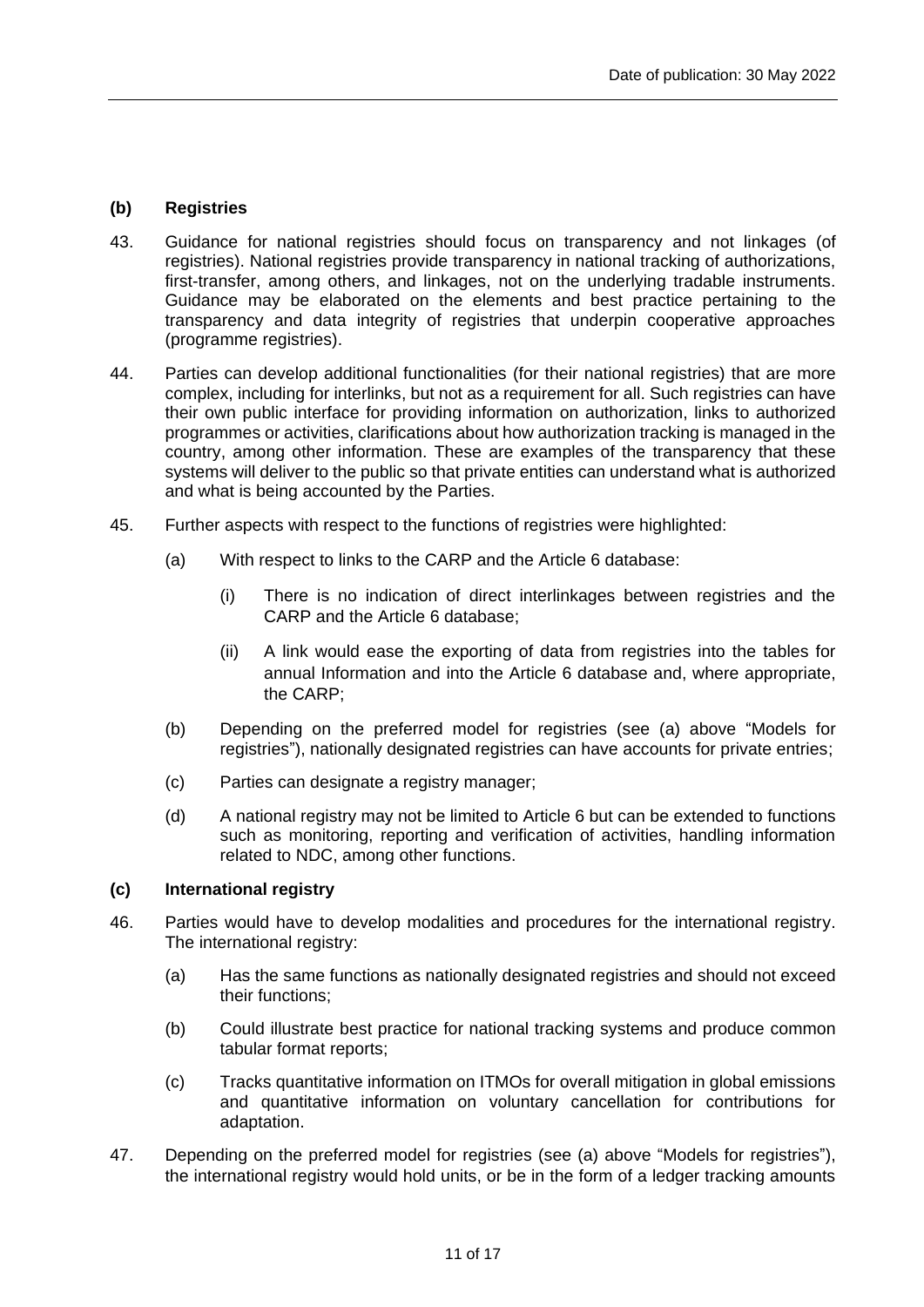for the original assets in programme/cooperative approach registries. It is connected to the Article 6.4 mechanism registry, but it tracks only authorized ITMOs. The connection may signify/enable (according to the preferred model for registries):

- (a) The transfer A6.4ERs<sup>15</sup> from the Article 6.4 mechanism registry to the international registry; or
- (b) The recording of accounting information on ITMOs in the international registry based on the transactions with units in the Article 6.4 mechanism registry to minimize reporting burden. It could give Parties the option of compiling authorizations, and populating and formatting aggregated entries on, firsttransfers, use, among others for annual information (agreed electronic format (AEF) submission), noting that the international registry is not integrated with the CARP (it is a part of the CARP).
- 48. Regarding the **governance** of the international registry, it was noted that:
	- (a) It is governed by the CMA;
	- (b) It is administered, rather than governed, as the international registry is an accounting ledger without the underlying rule set for instrument creation that would require ongoing governance;
	- (c) Parties can designate a national administrator, supported by the secretariat.
- 49. Regarding the **funding model** of the international registry, it was noted that it can be funded by:
	- (a) Fees to adhere to the self-funding principle (particularly if it holds actual assets);
	- (b) Contributions from all international transactions;
	- (c) Allocations from the CDM funds;
	- (d) Developed countries;
	- (e) Supplementary funding, which is already specified in the CMA decision and is sufficient for an international registry that is implemented as an accounting ledger.
- 50. Regarding the **service levels** (in relation to (a) above "Models for registries" and corresponding type and demand for services), the international registry may support:
	- (a) Party accounts; or
	- (b) Party and entity accounts, the latter under the participating Party which maintains oversight.

<sup>&</sup>lt;sup>15</sup> Article 6.4 emission reductions in accordance with decision 3/CMA.3.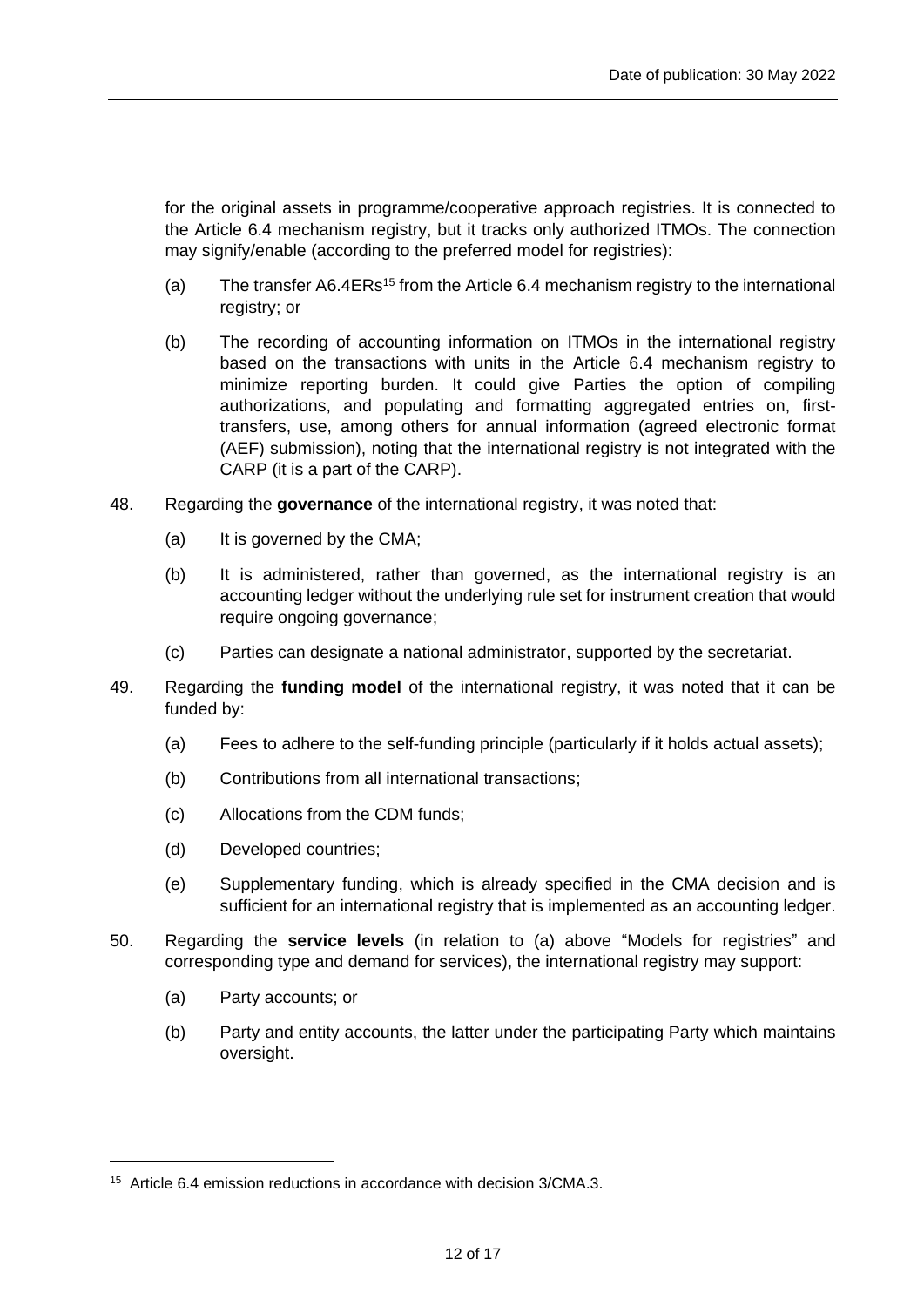## <span id="page-12-0"></span>**(d) Article 6.4 mechanism registry**

- 51. As stated earlier, participants noted that the Article 6.4 mechanism registry will be discussed under a separate agenda item during the SBSTA session. However, in response to guiding questions, several options for implementing this registry were identified.
- 52. Based on (a) above "Models for registries" the Article 6.4 mechanism registry could be:
	- (a) Fully integrated or embedded in the international registry, noting that the international registry may only track authorized units, while the Article 6.4 mechanism registry can also track non-authorized units, with the corresponding labels, including where it tracks certified emission reductions as pre-2021 units;
	- (b) Connected to the international registry to provide an opportunity for efficiency and streamlining for Parties engaging with the Article 6.4 mechanism.

## <span id="page-12-1"></span>**B. Centralized accounting and reporting platform and Article 6 database**

- 53. This section captures the options discussed by workshop participants during day two (19 May 2022), on the centralized accounting and reporting platform and the Article 6 database as referred to in sections VI.B and VI.C of the annex to decision 2/CMA.3.
- 54. The section is divided into general considerations and special considerations.

## <span id="page-12-2"></span>**1. General considerations**

- 55. Participants outlined general considerations relevant to the two systems:
	- (a) Principles;
	- (b) Integration options;
	- (c) Shared functions;
	- (d) Capacity-building;
	- (e) Other considerations.

### <span id="page-12-3"></span>**(a) Principles**

- 56. The principles identified in section A above, on the registries and the international registry, apply to this section with few exceptions. In addition, participants identified the following principles:
	- (a) Keeping in sight the overall framework of transparency and maximizing integration to avoid duplication of work;
	- (b) User-friendliness, including:
		- (i) Being interrogable;
		- (ii) Re-using submitted information to simplify subsequent reporting;
	- (c) Restricted interpretation of confidentiality;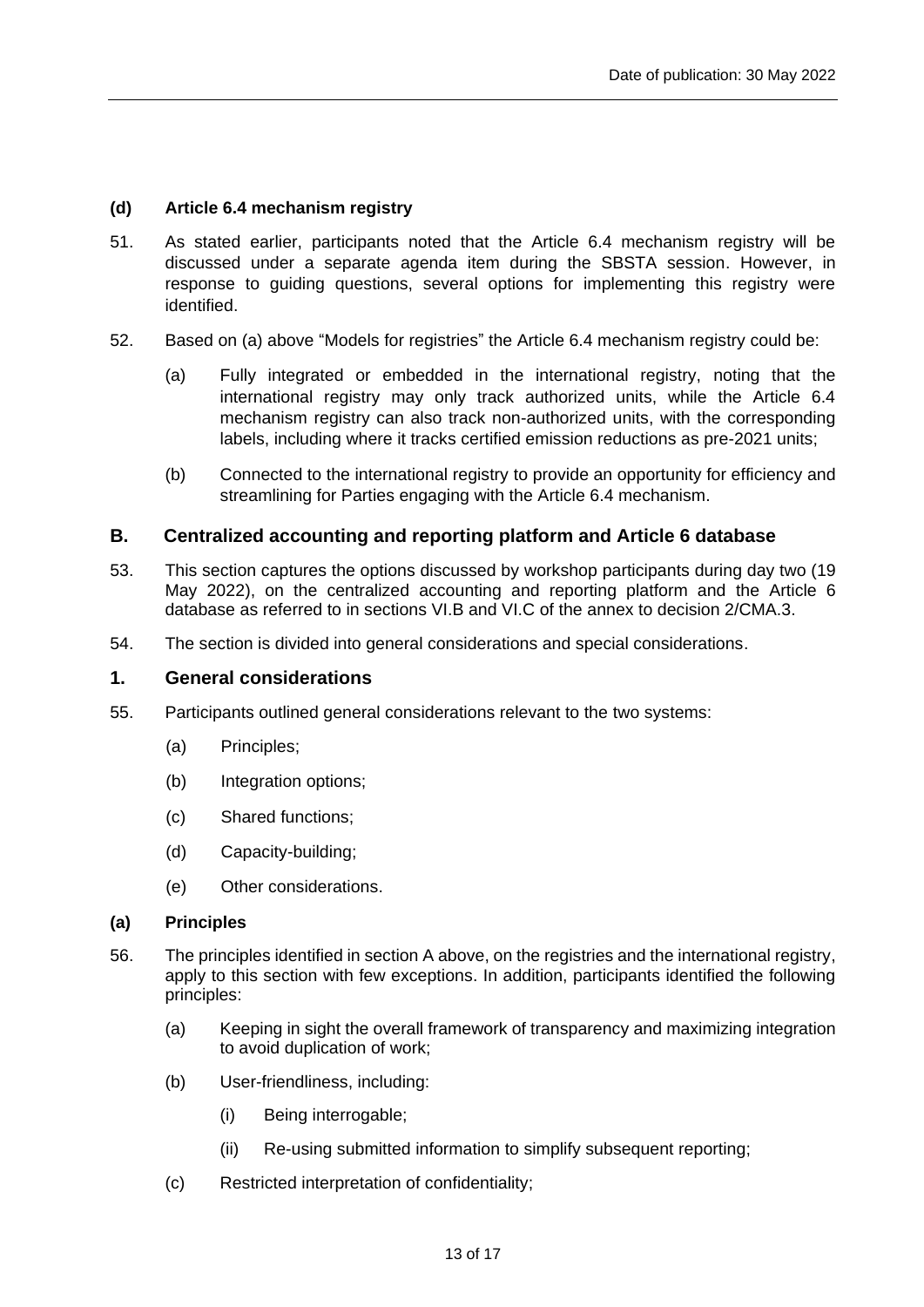(d) Protecting confidential information.

## <span id="page-13-0"></span>**(b) Integration options**

- 57. Options for integration of the two integrated systems with other systems were outlined as follows:
	- (a) The CARP and the Article 6 database have a connection with the registries and the international registry:
		- (i) Such connection (exchange of data) should be optional;
	- (b) The CARP and the Article 6 database are integrated with the international registry and the Article 6.4 mechanism registry;
	- (c) The CARP and the Article 6 database receive information directly from the international registry and provide interface for national registries and the Article 6.4 mechanism registry;
	- (d) The international registry is only part of, but not integrated with, the CARP, possibly as an equivalence with registries of participating Parties;
	- (e) The CARP and the Article 6 database have an interface/coordination with the reporting tools for Article 13 of the Paris Agreement<sup>16</sup> to reduce reporting burden (no two interfaces for the same information).

### <span id="page-13-1"></span>**(c) Shared functions**

- 58. Participants identified the following options for shared functionalities:
	- (a) Submission of information to be enabled through:
		- (i) Electronic means for uploading information, including directly from the registries; and
		- (ii) An interface/portal to be filled by a designated person with access to transfer all the information from the different reports, including through the use of standardized templates;
	- (b) Search functions, queries and downloading of information, including for the public:
		- (i) A Party can download information it has already submitted so that the information does not need to be compiled;
	- (c) Possibility to retrieve information from already submitted reports to only update this information, as a means to alleviate the reporting burden. Furthermore, the option for automated exporting/importing of information across reports should be explored by the secretariat. This would allow Parties to input much of the information only once and edit and update it (rather than re-upload it), as necessary;
	- (d) Automated checks and flagging of potential inconsistencies;
	- (e) Generation of reports for the review teams.

<sup>&</sup>lt;sup>16</sup> Article 13 of the Paris Agreement on the enhanced transparency framework.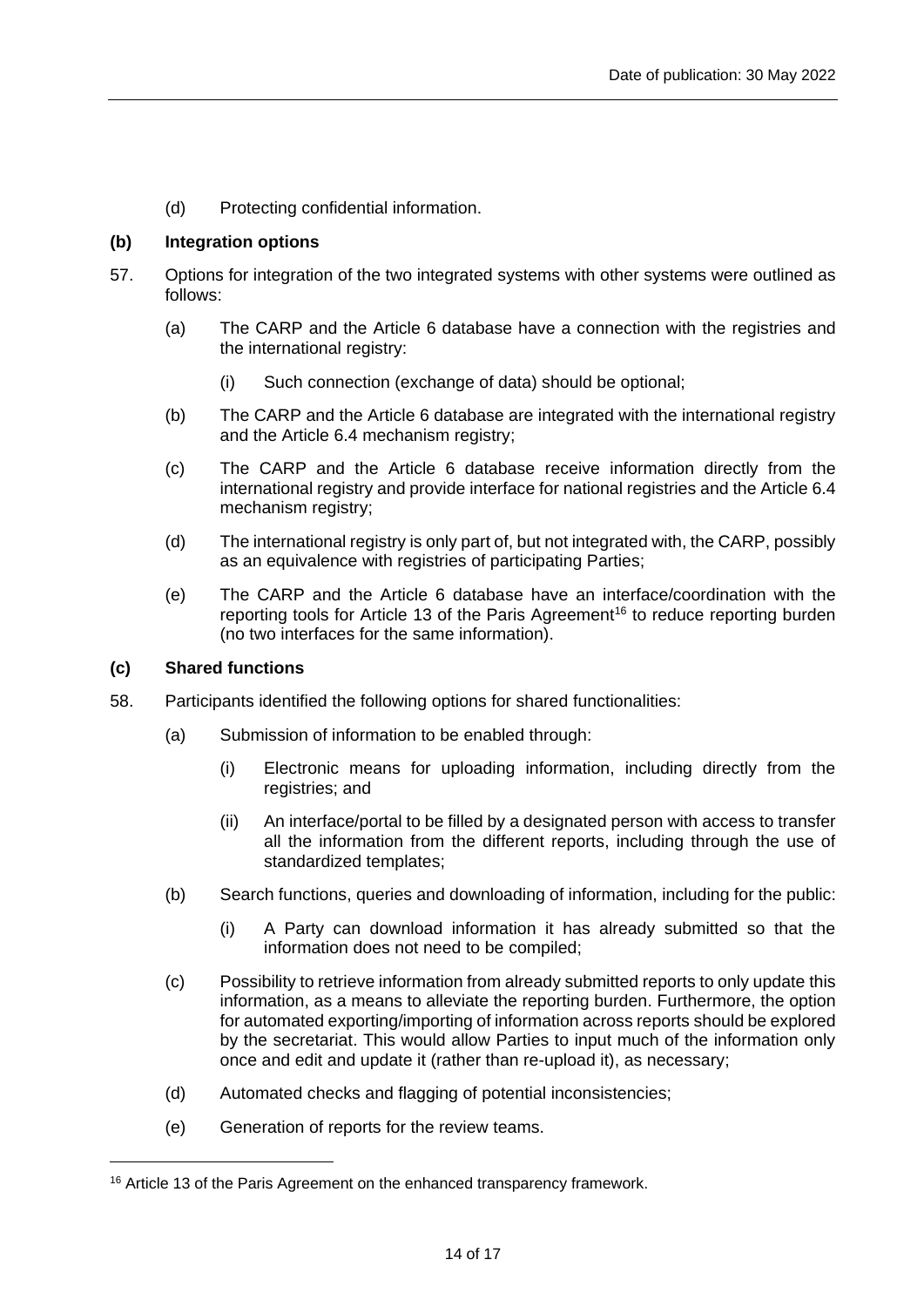## <span id="page-14-0"></span>**(d) Capacity-building**

59. For LDCs, it would be important to count on the double-checking support from the secretariat in the learning phase.

## <span id="page-14-1"></span>**(e) Other considerations**

- 60. Considering the objectives of the two systems, participants discussed various expectations in relation to the review process:
	- (a) The review process and how it will be organized, including in relation to engaging with the review under Article 13 of the Paris Agreement, should be input to the systems' design;
	- (b) The review teams should have access to Party reports either through links or direct access;
	- (c) Consistency check, communication on inconsistencies, and correction processes (how participating Parties correct submitted information), including how checks are organized and completed for participating Parties, need to be elaborated, possibly as part of the review process;
- 61. Participants reiterated the following considerations as relevant to the CARP and the Article 6 database:
	- (a) It is desirable to solicit opinions and suggestions from Parties and relevant stakeholders during the systems development process, including through demonstrations by the secretariat and invitation to Parties to conduct system testing, to optimize system design;
	- (a) The secretariat has a certain discretion in implementing the systems at the international level.

## <span id="page-14-2"></span>**2. Special considerations**

- 62. Participants considerate the following issues:
	- (a) Functions and design of the Article 6 database;
	- (b) Functions and design of the CARP.

### <span id="page-14-3"></span>**(a) Functions and design of the Article 6 database**

- 63. The Article 6 database is part of the integrated systems to meet the demands of the public, the review process, the secretariat and Parties. With regard to its design:
	- (a) The database sits behind the platform to bring together (store) all information, including emissions-related data;
	- (b) The database model should be based on all information that needs to be captured;
	- (c) It should be in the form of:
		- (i) A multi-layered relational database;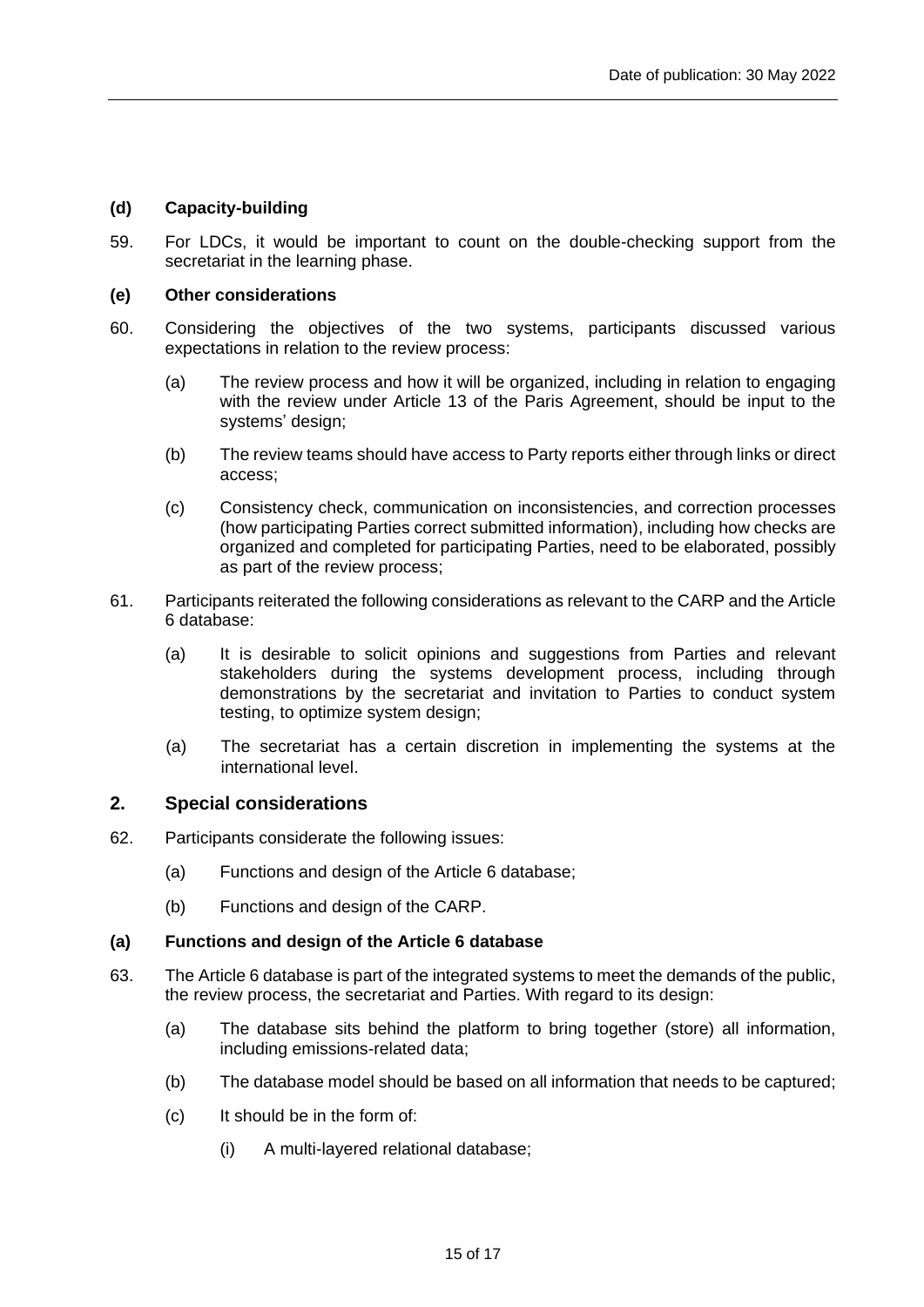- (ii) A shared ledger where entries are populated by Party submissions and double-counting is avoided, where entry identifiers and transaction identifiers are assigned, and where the information is standardized without unitizing (ITMOs) or having to link to national registries;
- (iii) A set-up allowing tracking of ITMOs at any time based on automatic checks of their unique identification to guarantee the transparency and confidence between Parties, as well to inform stakeholders;
- (d) Its reporting interface should be based on the requirements for annual information.
- 64. The Article 6 database may provide the following capabilities:
	- (a) Performing the consistency check:
		- (i) For which unique identifiers may be useful;
		- (ii) For ITMO amounts, where:
			- a. Amounts acquired by Parties should match amounts first-transferred /transferred;
			- b. Amounts used by Parties should not exceed amounts firsttransferred;
	- (b) Search functions for inconsistencies;
	- (c) Corrective formulae for some of the calculations;
	- (d) Automatic aggregation of information by cooperative approach or by vintage based on the disaggregated information in the AEF submitted by Parties;
	- (e) Subsequent reporting that relies on position in the database, i.e. Parties refer to a position in the database in a subsequent report instead of repeating the same report.

### <span id="page-15-0"></span>**(b) Functions and design of the centralized accounting and reporting platform**

- 65. With regard to the CARP, participants identified options for implementation, including:
	- (a) Storing information (which is directly provided);
	- (b) Maintaining links to where required information is available;
	- (c) Supporting the comparability of information;
	- (d) Supporting cross-referencing;
	- (e) Supporting the provision/forwarding of information relevant to Party cooperative approaches to the A6 technical expert review (TER) team via a link to the information in the database or a link to the report on the consistency check by the secretariat;
	- (f) Providing statistical functions;
	- (g) Publicly displaying: